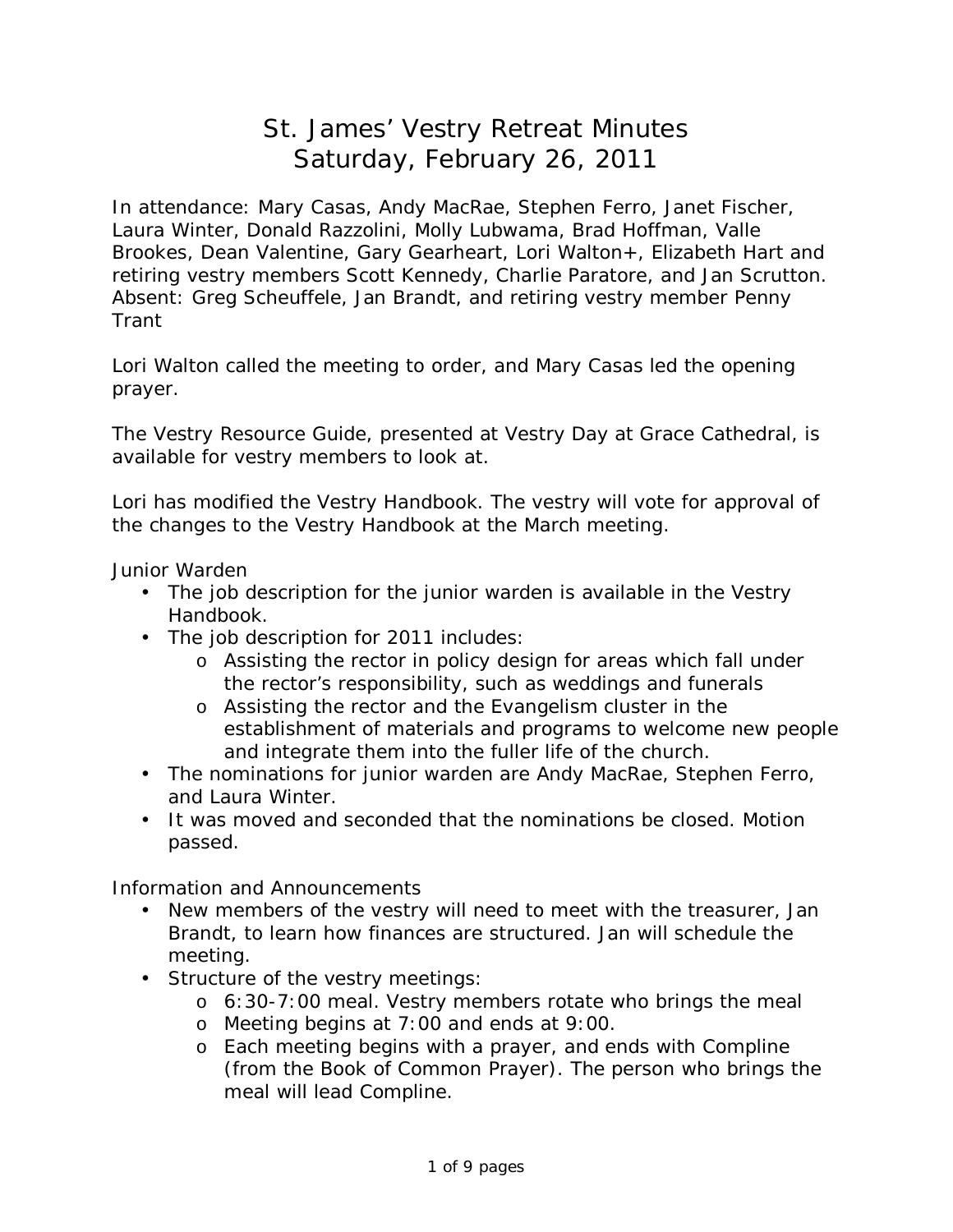- The commitment of the vestry is important. The vestry members are leaders in the church and should take their role seriously. Prepare in advance, engage equally, and participate.
- Review all materials in advance and be prepared to discuss.
- Submit monthly cluster reports in advance of the meeting.
- Look at the budget report and review last month's meeting minutes.
- You are the liaison/responsible for overview of your cluster pay attention to the budget, what your cluster is doing, and your cluster's expenses.
- The vestry votes approval for any expenses over \$200.
- Try to wait until the vestry meeting for vestry approval. If it is an urgent situation, the senior warden will initiate a vote via e-mail. Reply with your vote to just the senior warden. If there is a need for discussion, send an e-mail to the senior warden voicing your concerns, and the senior warden and Lori will discuss and review.
- Lori has purchased letterhead stationary and envelopes with the St. James' logo. Total cost is \$224.97.
	- o Motion was made to approve the purchase of letterhead stationary and envelopes with the St. James' logo. Moved and seconded. Motion passed.
- Anti-Racism Training is a requirement of the Diocese. Lori said the training is an excellent experience. The training is available is available in various opportunities and formats, from possible in-house to Diocesan events.
- Diocesan Assessment
	- o Also required is a review/discussion of the Diocesan assessment.
	- o The Diocesan assessment is like St. James's "pledge" and is based on income, number of parishioners, etc.
	- o There is a movement in the Diocese to change the formula. The bishop is asking every vestry in the Diocese and the Deanery to have a dialogue about the assessment and the way the formula is set up. This is new – the formula has not changed for many years.
	- o The Assessment Review Board will make recommendation to the convention, based at least partly on information form the 82 congregations and Deaneries. There will be a vote at the convention.
- Every February the Diocese holds a Vestry Day. Andy MacRae, Stephen Ferro, Greg Scheuffele, Laura Winter, and Mary Casas attended. The day was fairly informative and beneficial.
- Vestry Retreat
	- $\circ$  To consider the Southern Alameda Deanery has, for the last 3 years, had an annual vestry retreat for all the parishes in the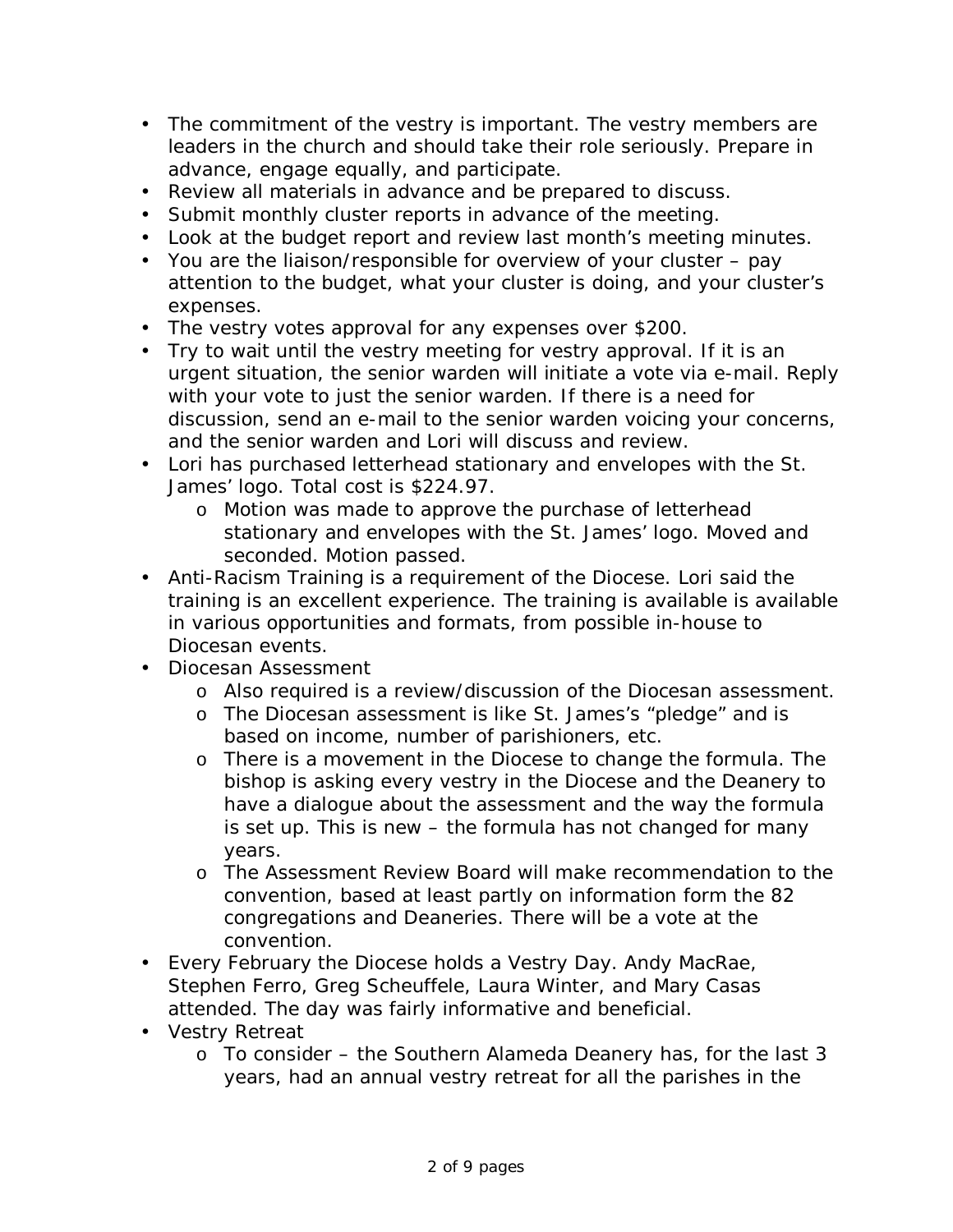Deanery at Bishop's Ranch in January. It runs Friday through Sunday, and cost is \$150.00.

- o There is group work with speakers, as well as time for each parish to have their own meeting.
- o Deanery reps also attend, and there is a Deanery meeting.
- Calendar Issues
	- o Book sale has been postponed.
	- o Contact Aimee, the administrative assistant, at [admin@saintj.com](mailto:admin@saintj.com) for events to be added to the calendar.
	- o Aimee is responsible for the calendar, the weekly e-mail and the Sunday bulletin.
	- $\circ$  April 30<sup>th</sup> is Ducks for Bucks. This is led by Brad Hoffman and Tom Blalock.
		- § Motion was made that St. James' participate in Ducks for Bucks on April 30, 2011. Moved and seconded. Motion passed.
	- $\circ$  May 14<sup>th</sup> is the Walka-Rocka-Thon to raise funds for the Home Warming program (formerly Winter Relief). St. Anne's will be joining us. The walkers will meet at St. Anne's and walk to St. James'. There will be a picnic afterwards. Might be a good idea to have the book sale on the same day.
	- $\,\circ\,$  Gavin Ferro's baptism is May 15 $^{\sf th}$ .

Diocese of California

- Originally spanned the entire state of California. As the state became more populated, it was divided into different dioceses – Northern California, El Camino Real, San Joaquin, Los Angeles and San Diego.
- The Diocese of California is made up of 82 congregations, more than half of which are mission churches. Mission churches are unable to self-sustain and receive money from the Diocese. Many mission churches do not have full-time clergy. They have a vicar, rather than a rector, and a Bishop's Committee, rather than a vestry.
- The Diocese of California physically spans the Bay Area to the north, Inverness, to the south, St. Anne's (Fremont) and Los Altos (Peninsula), to the east, Brentwood/Livermore and to the west, Half Moon Bay.
- There are 20,000 members in our Diocese.

When you are ordained in a diocese, you have canonical residency in that diocese. You can obtain a letter to officiate in a diocese you are not canonically resident in, rather than change residency. Jim McLeod, who is canonically resident is El Camino Real, has offered to help and support our congregation. Jim will be preaching on May 29<sup>th</sup>, when Lori is gone. It will also be the  $50<sup>th</sup>$  anniversary of his own ordination.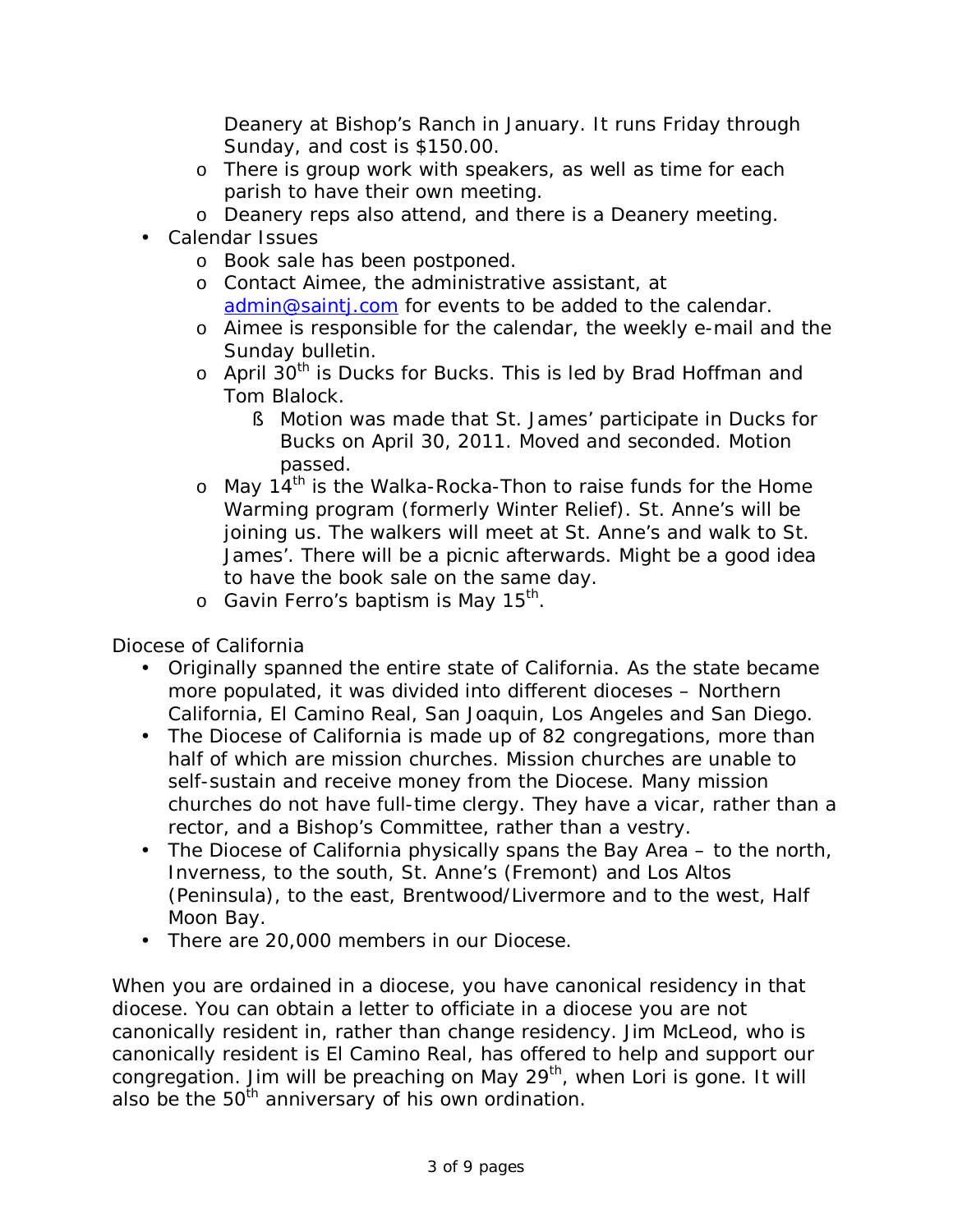Andy MacRae was elected the new junior warden.

Clusters (as proposed for 2011 *Vestry Handbook*)

- Lead Team
	- o Endowment Board
	- o Fundraising
	- o Clergy
	- o Wardens
	- o Stewardship Committee
	- o Treasurer/Finances
	- o Technology
		- § Audio/video
		- § Office systems and machines
	- o Worship
		- § Acolytes
		- § Altar Guild
		- § Eucharistic Ministers
		- § Lectors
		- § Liturgical design team
		- § Usher
		- § Worship Committee
		- § Choir adult, children
- Social Ministries and Congregational Care
	- o Abode Services
		- § Sunrise Village
		- § Home Warming
		- § Walka-Rocka-Thon
	- o AEMCH
	- o Blood Centers of the Pacific
	- o Centerville Free Dining Room
	- o Comforters Guild and Prayer Shawl Ministry
	- o Loving Hands
	- o Other outreach efforts
	- o Healing Ministry
	- o Loss support groups
	- o Women's spirituality
- Facilities
	- o Facilities Committee
	- o Current renovation projects
	- o Memorial Garden and Columbarium
	- o Playground Committee
	- o Sexton
	- o Work parties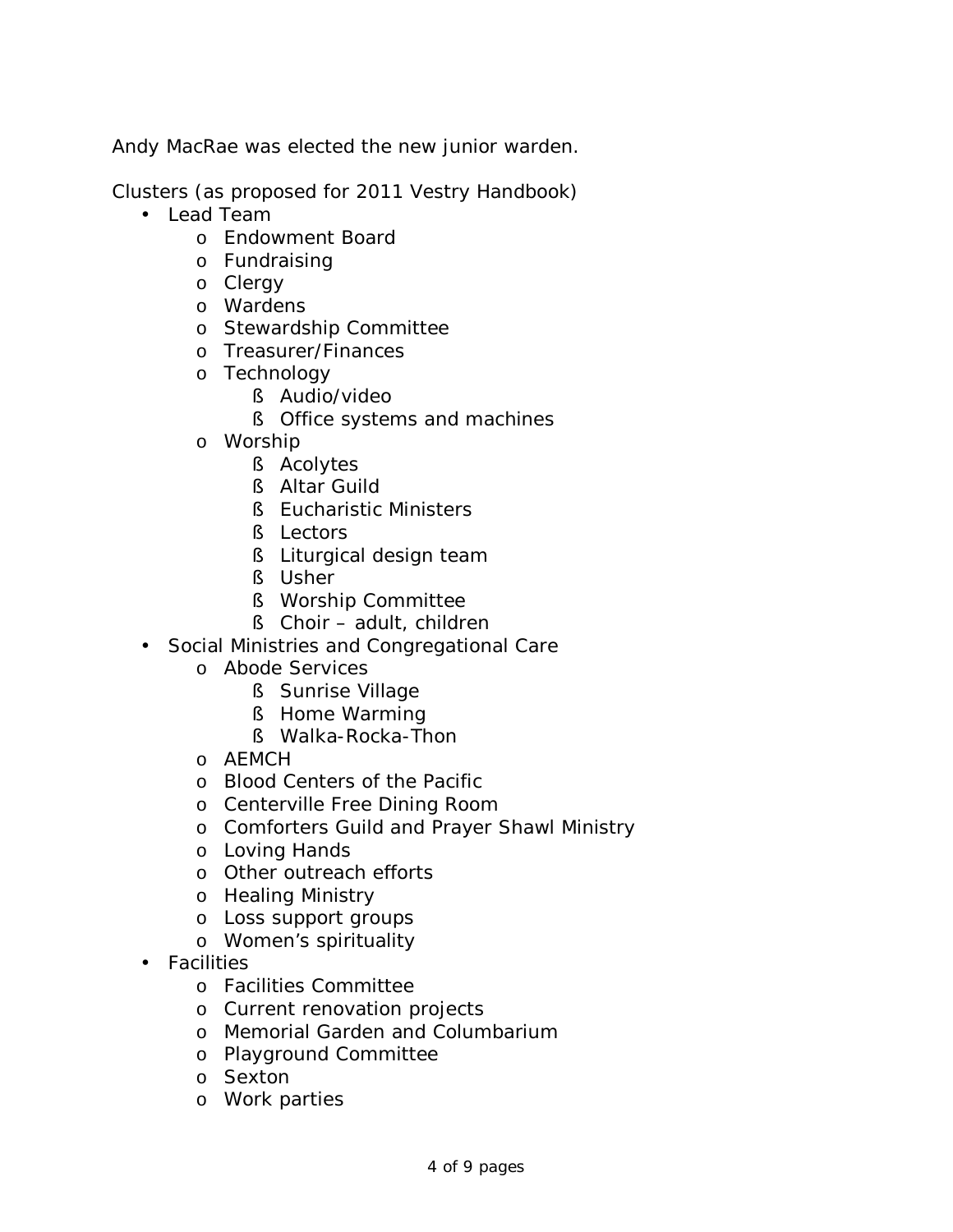- o Injury and illness prevention
- Communication and Evangelism
	- o Advertising and publicity
	- o Bulletins
	- o E-mail list
	- o Weekly e-mail
	- o Sunday's news
	- o Newsletter
	- o Parish photo directory
	- o Outdoor banners
	- o Website
	- o Welcoming and newcomers
	- o Visitor follow-up
	- o Events for new or potential members
- Parish Life
	- o "Available for Lunch"
	- o Food and fellowship
	- o Kitchen coordinator
	- o Ladies Flatlanders
	- o Men's trip
	- o Receptions
	- o Sunday morning breakfast club
	- o Sunday morning coffee hour
- Christian Formation
	- o Faith formation
	- o Youth group
	- o Other youth programs
	- o Godly Play
	- o Bible studies
	- o Baptism preparation classes
	- o Marriage preparation classes
	- o Confirmation preparation classes
	- o Child care
	- o Children's worship bags
	- o Church camps
	- o Library

Modifications that have been made to clusters from previous *Vestry Handbook*:

- Pulled Worship out of Christian Formation; Worship is now part of Lead Team
- Technology is also under Lead Team. Need for the office to be efficient, as we are working with a skeleton crew
- Added children and youth to Faith Formation.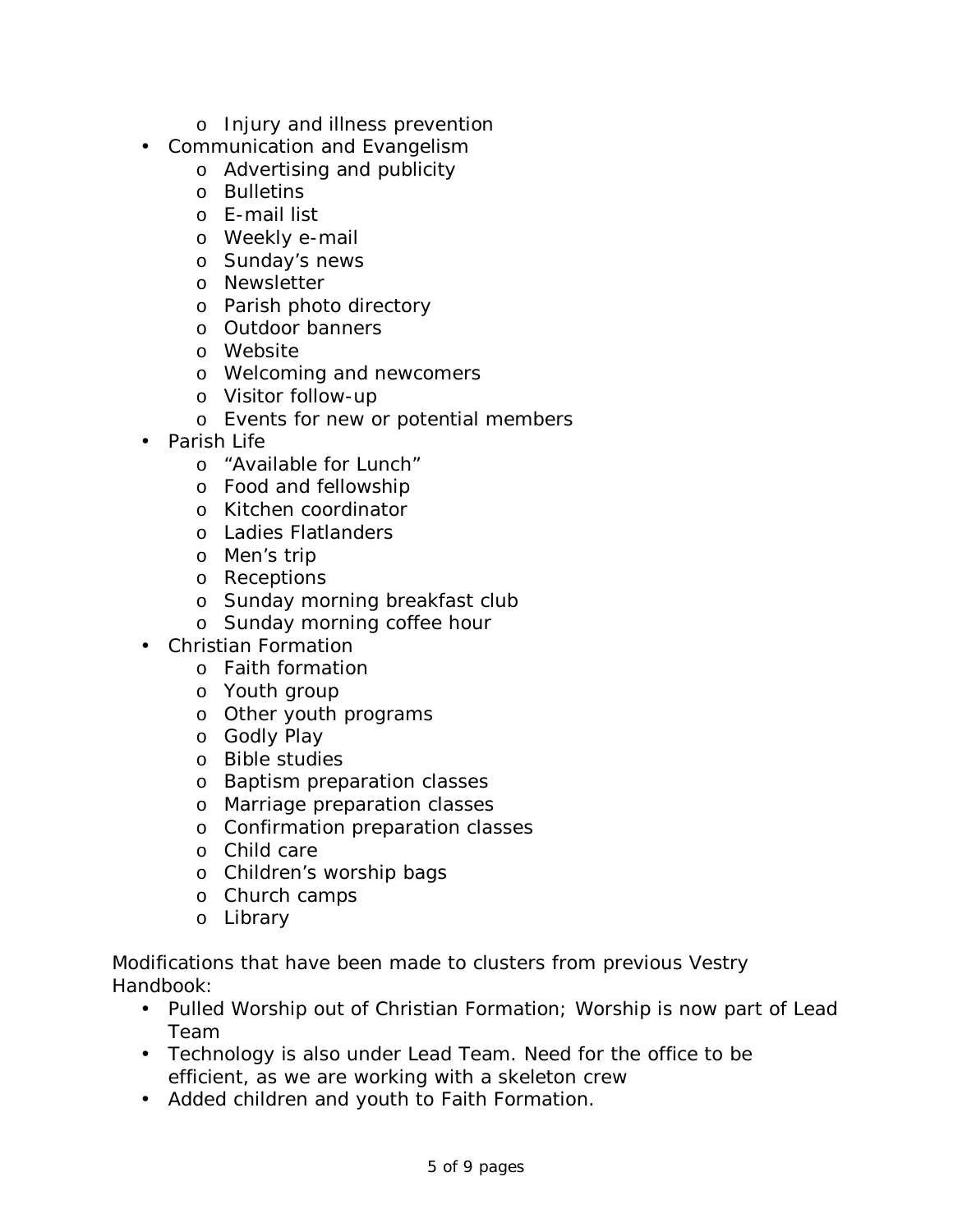- Need to work on children's programs.
- Need to re-examine child care. For example, could have story time. Need to make nursery brighter, more welcoming. Also need to discourage children over age 4 from being in the nursery.
- Proposing changing the start of Godly Play to 10:30, when the service begins. Presently, Godly Play starts at 10:00. This would mean reducing Godly Play to 45 minutes, so children can come to the service for communion. This would make it easier for parents. This discussion to continue in the cluster.
- Removed building superintendent from Facilities now have Facilities Committee.
- Added to Evangelism welcoming and integrating new members, visitor follow-up, and events for new or potential members.
- Winter Relief has been changed to Home Warming
- Injury and illness prevention added to Facilities.

The vestry member is the liaison to the cluster, rather than "in charge." Check in and attend meetings when you need to, inform your clusters when you need to. You do not have to do all the work – you want to foster and promote volunteerism. If at the end of your time on the vestry you feel that you have been pulled through a keyhole, then we are doing something wrong.

Spending Money

- The issue of spending money is a different orientation than what Lori has previously worked under – e.g. the rector needs approval to spend money.
- Has to do with levels of authority, permission, and trust
- The laity must come to the vestry cluster liaison before they can spend money, and need signatures for reimbursement. This protects the treasurer, gives an accounting of where the money goes, and provides equality – everyone is treated the same.
- If you are the vestry cluster liaison you should not be chair of a committee within the cluster. You cannot sign your own check permissions.

Cluster members

- Lead Team Lori Walton, Mary Casas, Andy MacRae
- Social Ministries and Congregational Care Brad Hoffman and Gary **Gearheart**
- Facilities Laura Winter
- Communications and Evangelism Greg Scheuffele and Valle Brokes
- Parish Life Dean Valentine and Donald Razzolini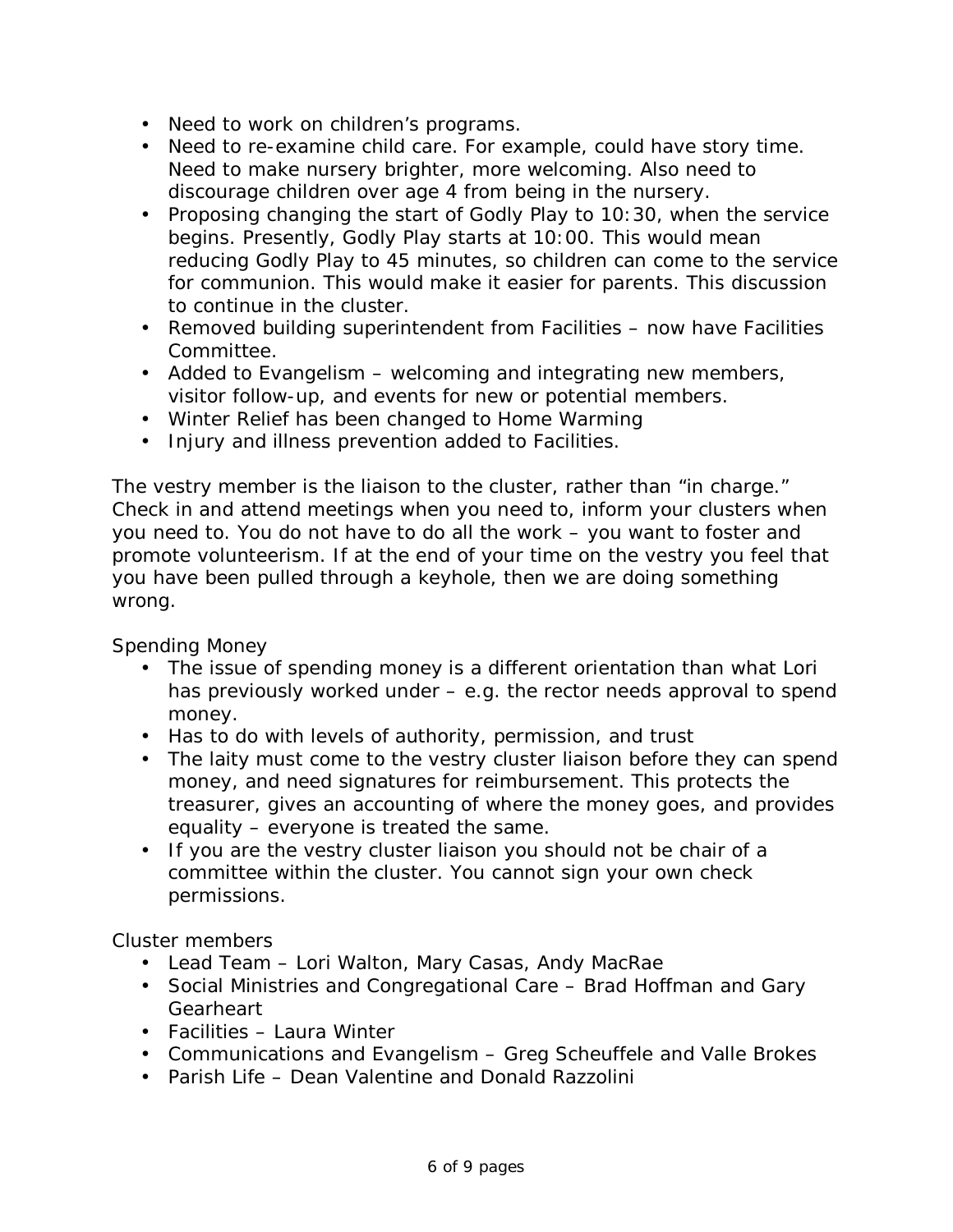- Christian Formation Molly Lubwama, Stephen Ferro, and Janet Fischer
- Note another change there is one person on Facilities, and three on Christian Formation. We have a strong Facilities Committee, and we need to jumpstart children's programming.

Ways to advertise events

- Weekly e-mail In a succinct paragraph/summary
- Sunday news Wednesday evening deadline. Contact [admin@saintj.com](mailto:admin@saintj.com)
- The Window  $-$  Longer articles. Deadline is the 15<sup>th</sup> of the prior month. Contact [window@saintj.com](mailto:window@saintj.com)
- Website Short summary of events coming up. Contact [webkeeper@saintj.com](mailto:webkeeper@saintj.com)
- Yahoo Groups list For community events, non-specific church events, quick notices, prayers

Presentation – Transitions (based on a Fresh Start presentation)

- Change and transition are different.
	- o Change act or instance of making or becoming different
	- o Transition a passing from one place, state, or condition to another
- Three aspects of transition
	- o Letting go
	- o Neither here nor there
	- o New beginnings
- Letting go
	- o Old comfortable ways and identity (even if not "best" it is comfortable).
	- o It is important to explicitly acknowledge loss. Clear on who is losing what, what we are afraid of or unwilling to let go of, what we will miss.
	- o Accept the reality and importance of subjective losses perception is reality
	- o Letting go can often feel magnified as "loss" happens
	- o Expect and accept the signs of grieving and/or signs of relief
- In the midst neither here nor there
	- o When change is deep and/or far reaching the time between old identity and new can be several months or even years
	- o Most creative time and the most anxious time
	- $\circ$  Reorientation and redefinition a time for innovation
	- o Time for developing new vision, creating new connections, imagining possibilities
	- o Very important not to skip this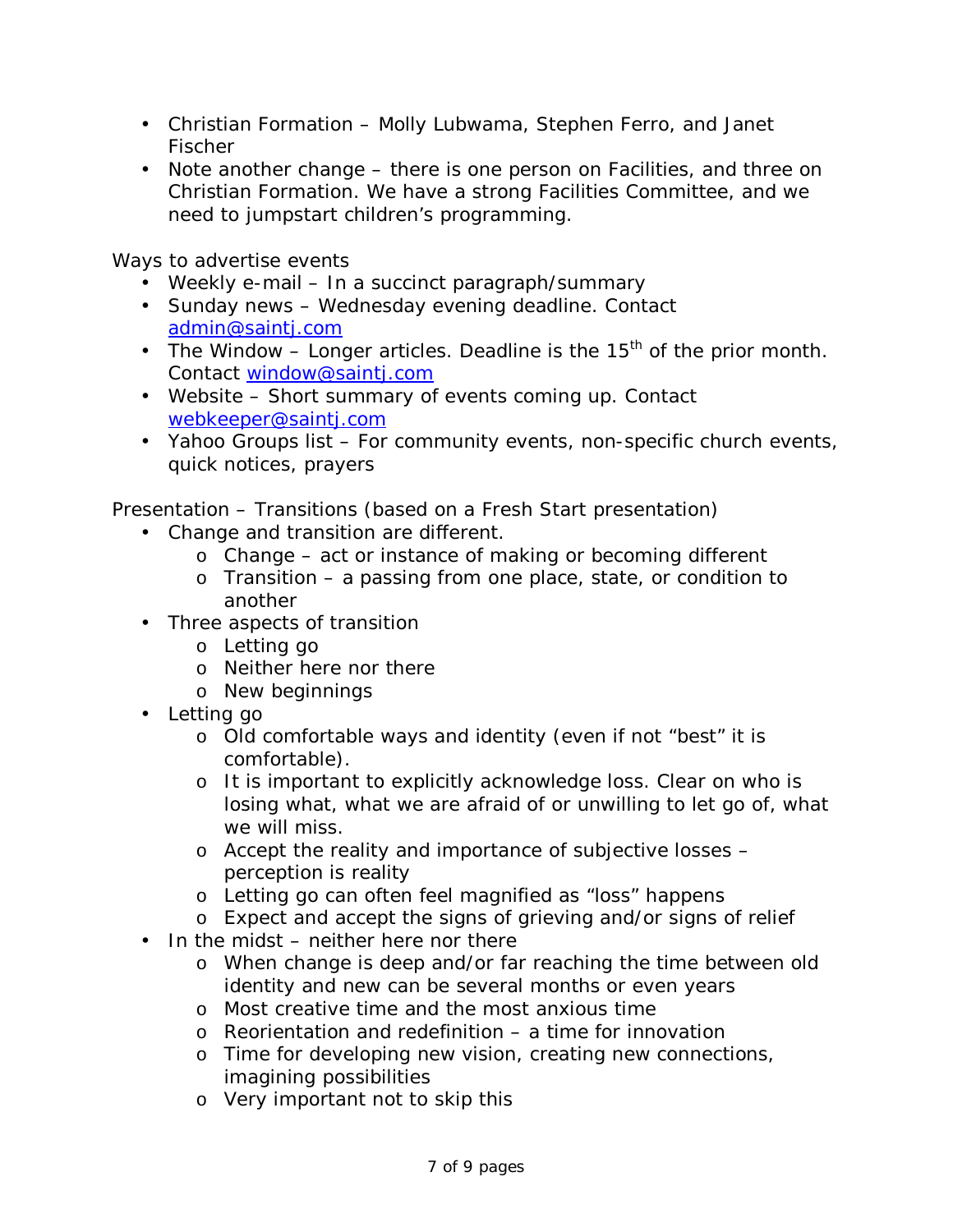- o Very important not to get stuck in the midst or to go backwards
- o Be intentional about this time, use it to generate life
- $\circ$  Interim time/writing profile uncomfortable stage, anxious time, discomfort
- o The vestry has the benefit of going through the process. The people in the pews may only see end result
- o Define the path and invite someone to the path, rather than define the place and have them meet you there
- New beginning
	- o New energy moving in a new direction
	- o Clarity and a sense of belonging
	- $\circ$  Sustainable a shared vision that can take a lot of time to create
	- o New symbols, new rituals
	- o No longer "the new…," no longer "we used to…"
	- o Takes about 5 years to get to the new beginnings. Yet, the average tenure for most rectors is 4 years. Could this contribute to the decline in churches?
	- o Assumes people are connected to their church and to God rather than to their rector. Why liturgy is so important.
- Not distinct stages individually people are in different places and different stages. For example, still letting go with a new rector because of changes in programs.
- Letting go: Acknowledging loss.
	- o In terms of St. James' what have you personally had to let go of? What do you think you are still hanging on to?
	- o What has the congregation had to let go of? What do you think the congregation may still be holding on to?
	- o Part of the language of letting go is forgiveness
	- o Congregation is still having to let go of having 2 clergy people, and accepting the reality of having only one clergy person, and the financial realization of where we are at
- In the midst: between what was and what will be
	- o This is both an anxious and creative time. Thinking about your current ministry or St. James' has a whole, what signs have you seen of anxiety, resistance, or fear? What is getting in the way of a healthy transition? How can we as a vestry address this?
- Areas of communication
	- o Problems include:
		- § Triangles rather than direct conversation
		- § Past language to describe new realities
		- § Focus on emotion rather than issue or need
		- § Use of email to post strong opinions/dissatisfactions rather than to disseminate information or plan events/meetings